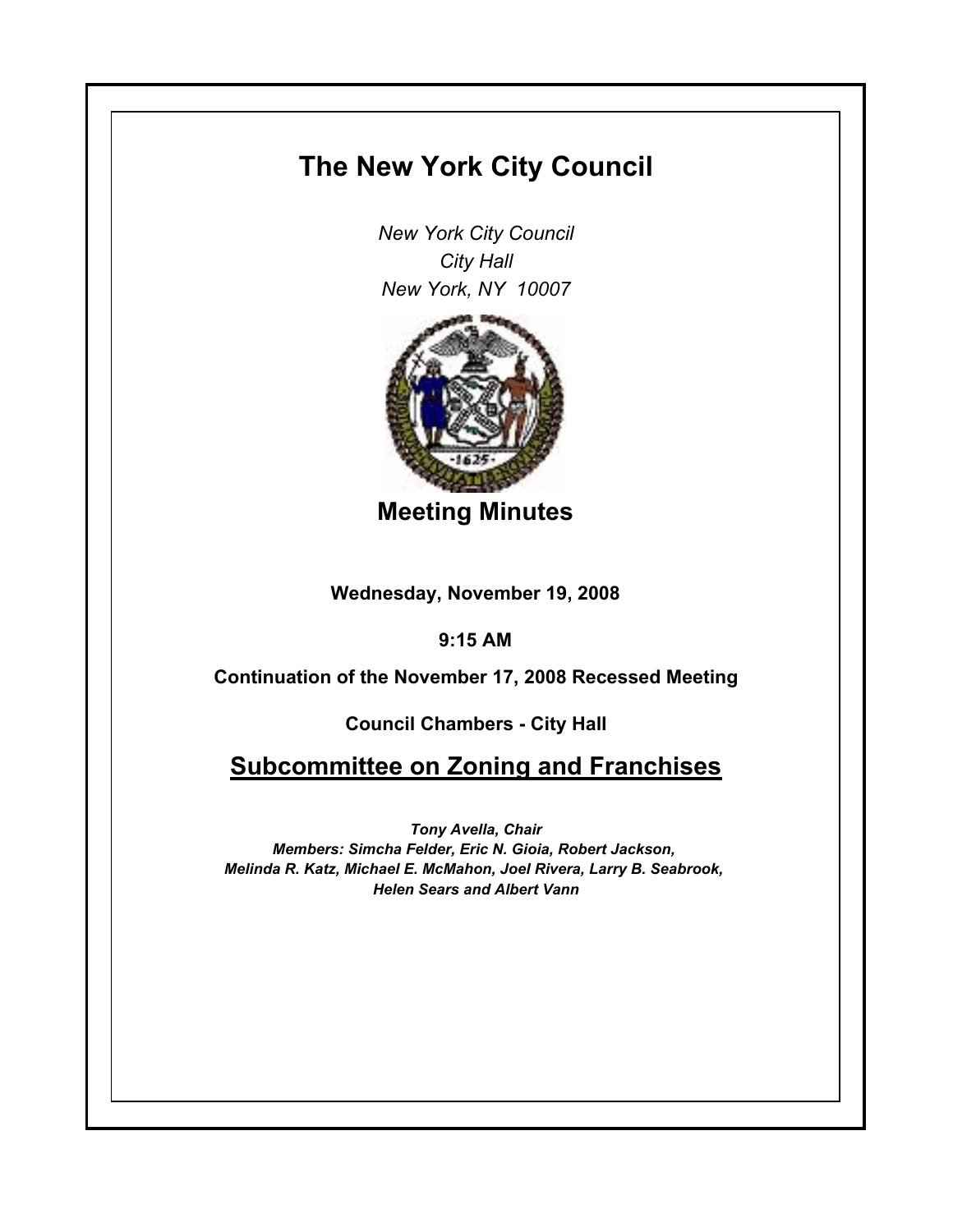| Roll Call                                                                                                                                                                                                                   |                                                                                                                                                                                                          |                                                                                                                                                               |  |
|-----------------------------------------------------------------------------------------------------------------------------------------------------------------------------------------------------------------------------|----------------------------------------------------------------------------------------------------------------------------------------------------------------------------------------------------------|---------------------------------------------------------------------------------------------------------------------------------------------------------------|--|
|                                                                                                                                                                                                                             | Present, Avella, Felder, Gioia, Katz, Rivera, Seabrook, Sears and Vann                                                                                                                                   |                                                                                                                                                               |  |
|                                                                                                                                                                                                                             | Absent, Jackson and McMahon                                                                                                                                                                              |                                                                                                                                                               |  |
|                                                                                                                                                                                                                             | <b>Other Council Members Attending: Dickens</b>                                                                                                                                                          |                                                                                                                                                               |  |
| LU 0923-2008                                                                                                                                                                                                                | Application no. C 080397 (A) ZMM submitted by the Department of<br>City Planning pursuant to Sections 197-c and 201 of the New York<br>City Charter for an amendment of the Zoning Map, Section No. 12c. |                                                                                                                                                               |  |
|                                                                                                                                                                                                                             | <b>Attachments:</b>                                                                                                                                                                                      | Hearing Testimony - Zoning 11/12/08, Hearing Transcript - Zoning 11/12/08,<br>Hearing Transcript - Zoning 11/19/08, Hearing Transcript - Land Use<br>11/19/08 |  |
|                                                                                                                                                                                                                             | This Land Use Application was Hearing Held by Committee                                                                                                                                                  |                                                                                                                                                               |  |
|                                                                                                                                                                                                                             | <b>Attachments:</b>                                                                                                                                                                                      | Hearing Testimony - Zoning 11/12/08, Hearing Transcript - Zoning 11/12/08,<br>Hearing Transcript - Zoning 11/19/08, Hearing Transcript - Land Use<br>11/19/08 |  |
| A motion was made that this Land Use Application be Approved by Subcommittee<br>approved by Roll Call.                                                                                                                      |                                                                                                                                                                                                          |                                                                                                                                                               |  |
| Affirmative, 7-                                                                                                                                                                                                             |                                                                                                                                                                                                          |                                                                                                                                                               |  |
|                                                                                                                                                                                                                             |                                                                                                                                                                                                          | Avella, Felder, Gioia, Katz, Rivera, Sears and Vann                                                                                                           |  |
|                                                                                                                                                                                                                             | Absent, $2 -$                                                                                                                                                                                            | Jackson and McMahon                                                                                                                                           |  |
| LU 0924-2008<br>Application no. N 080398 (A) ZRM submitted by the Department of<br>City Planning pursuant to Section 201 of the New York City Charter,<br>and proposed modification pursuant to Section 2-06 (c) (1) of the |                                                                                                                                                                                                          |                                                                                                                                                               |  |
| Uniform Land Use Review Procedure, for amendment to the Zoning                                                                                                                                                              |                                                                                                                                                                                                          |                                                                                                                                                               |  |
| Resolution of the City of New York concerning Article II, Chapter 3                                                                                                                                                         |                                                                                                                                                                                                          |                                                                                                                                                               |  |
|                                                                                                                                                                                                                             | <b>Attachments:</b>                                                                                                                                                                                      | Hearing Testimony - Zoning 11/12/08, Hearing Transcript - Zoning 11/12/08,<br>Hearing Transcript - Zoning 11/19/08, Hearing Transcript - Land Use<br>11/19/08 |  |
| This Land Use Application was Hearing Held by Committee                                                                                                                                                                     |                                                                                                                                                                                                          |                                                                                                                                                               |  |
|                                                                                                                                                                                                                             | Attachments:                                                                                                                                                                                             | Hearing Testimony - Zoning 11/12/08, Hearing Transcript - Zoning 11/12/08,<br>Hearing Transcript - Zoning 11/19/08, Hearing Transcript - Land Use<br>11/19/08 |  |
| A motion was made that this Land Use Application be Approved by Subcommittee<br>approved by Roll Call.                                                                                                                      |                                                                                                                                                                                                          |                                                                                                                                                               |  |
|                                                                                                                                                                                                                             | Affirmative, 7-                                                                                                                                                                                          | Avella, Felder, Gioia, Katz, Rivera, Sears and Vann                                                                                                           |  |
|                                                                                                                                                                                                                             | Absent, 2-                                                                                                                                                                                               | Jackson and McMahon                                                                                                                                           |  |